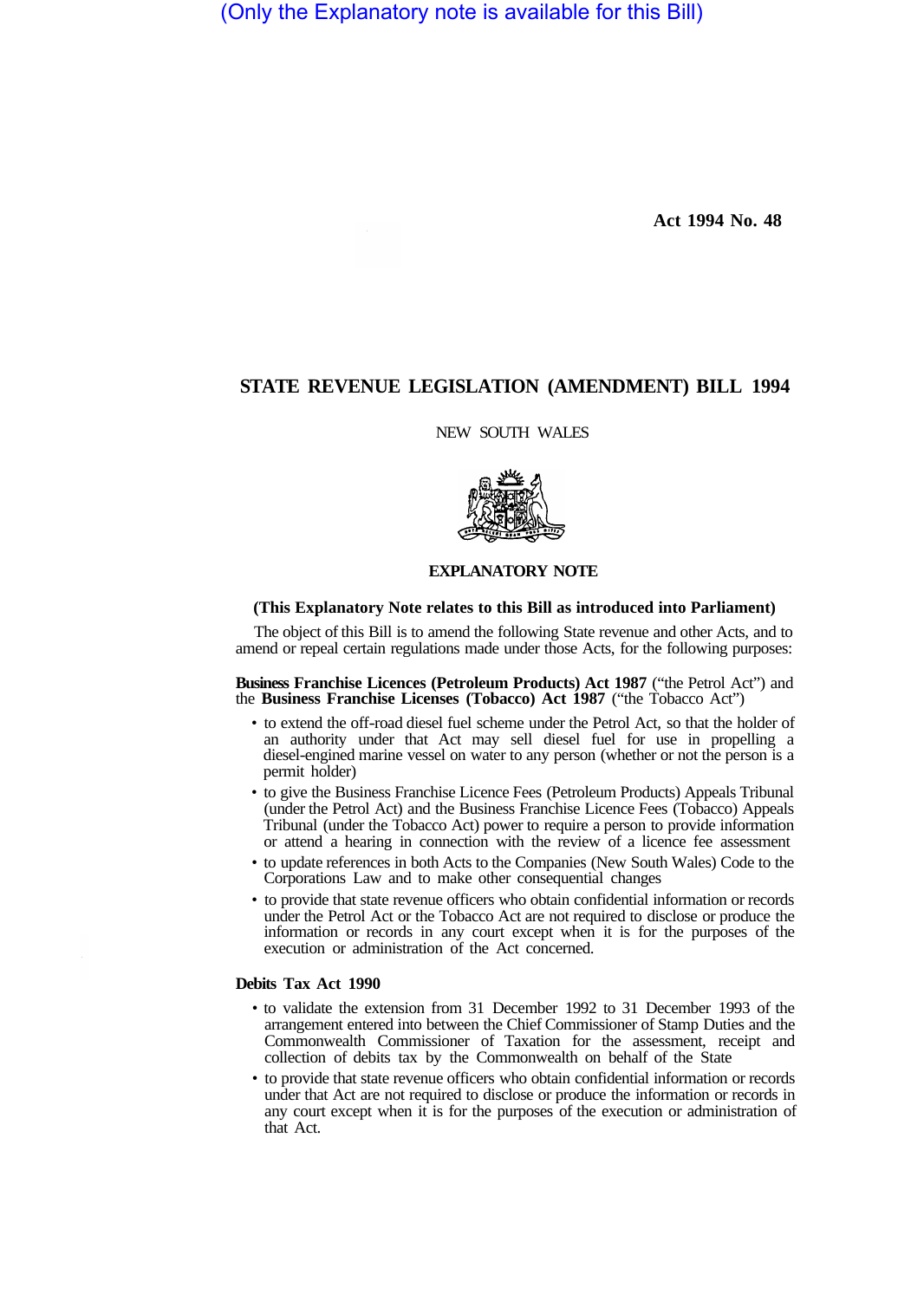## **Health Insurance Levies Act 1982**

- to require payment of the monthly levy in the same month in which the liability to pay the levy accrues
- to incorporate into the Act and repeal the Health Insurance Levies Regulation 1983
- to provide consequential savings and transitional provisions
- to provide that state revenue officers who obtain confidential information or records under that Act are not required to disclose or produce the information or records in any court except when it is for the purposes of the execution or administration of that Act.

### **Health Insurance Levies Regulation 1983**

• to repeal the Regulation as a consequence of the incorporation of its provisions into the Health Insurance Levies Act 1982.

## **Land Tax Management Act 1956**

- to remove the requirement that the Rent Controller under the Landlord and Tenant (Amendment) Act 1948 certify to the Chief Commissioner of Land Tax that land is "rent-protected" before the Chief Commissioner is required to make a determination, under the Land Tax Management Act 1956, as to whether that land is rent-protected
- to provide that the determination of land value, for land-tax purposes, of certain land leased from the Crown is to take into account the restrictions on the disposition or use of the land attributable to the lease
- to provide allowances for subdivision (similar to those provided under section 58AB of the Valuation of Land Act 1916)
- to clarify the application of the Act to the Crown and public authorities
- to allow persons whose homes are damaged or destroyed through such an event as fire, earthquake, storm, accident or malicious damage 2 years to rebuild on the land concerned without being liable for land tax on it
- to allow the vendor of land who leases the land back to be exempted from liability for land tax on the land if the sale has been completed and the Chief Commissioner of Land Tax is satisfied that the agreement for sale was made in good faith and not for the purposes of evading land tax
- to clarify the effect of land tax certificates
- to make it clear that the Chief Commissioner of Land Tax may ascertain the value for land tax purposes of a particular parcel of land even if the land came into existence in the form of that parcel after the Bate as at which the valuation is to be ascertained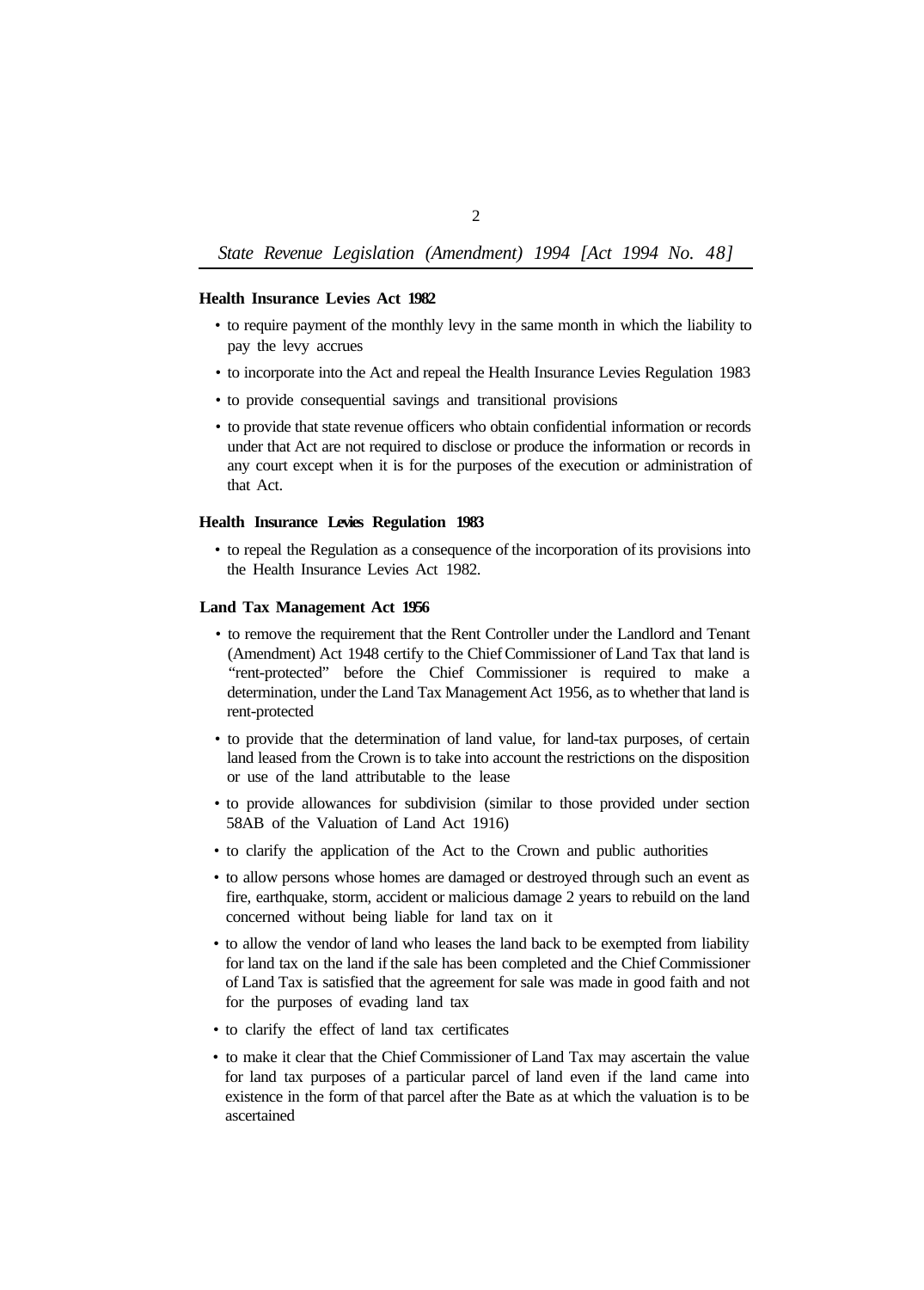- to make it clear that a parcel of land is eligible to have an "unutilised value allowance" ascertained (that is, an allowance for the part of its value that is attributable to the land's being zoned or otherwise designated for the purposes of industry, commerce, residential flat buildings or residential subdivision) only if the land is used or occupied solely for the purpose of a single dwelling house
- to provide that state revenue officers who obtain confidential information or records under that Act are not required to disclose or produce the information or records in any court except when it is for the purposes of the execution or administration of that Act.

## **Pay-roll Tax Act 1971**

- to make certain amendments that are consequential on the enactment of the Charitable Fundraising Act 1991 and the Local Government Act 1993
- to make it clear that pay-roll tax is not payable on any wages for services performed or rendered wholly in another State during the relevant calendar month
- to ensure that wages that are paid or payable to an employee during any period in which the employee was a volunteer bush fire fighter are not subject to pay-roll tax
- to provide that State instrumentalities are excluded from the operation of certain exemptions from the requirement to pay pay-roll tax
- to ensure that the "aggregate fringe benefits amount" as defined in section 136 of the Fringe Benefits Tax Assessment Act 1986 of the Commonwealth is used to calculate the value of fringe benefits
- to enable the Chief Commissioner of Pay-roll Tax to accept or reject a designated group employer nominated by a group of employers for the purposes of the Act
- to provide that state revenue officers who obtain confidential information or records under that Act are not required to disclose or produce the information or records in any court except when it is for the purposes of the execution or administration of that Act.

### **Revenue Laws (Reciprocal Powers) Act 1987**

- to provide general delegation powers for the various officers who exercise powers and functions under the Act (currently the Act provides only for the delegation of certain specific powers and functions)
- to amend the definitions of "Commonwealth revenue officer", "New South Wales revenue officer" and "State revenue officer" to include persons engaged in the administration or execution of the revenue law concerned (currently the definitions relate to persons holding particular "offices" under the revenue law concerned)
- to provide that state revenue officers who obtain confidential information or records under that Act are not required to disclose or produce the information or records in any court except when it is for the purposes of the execution or administration of that Act.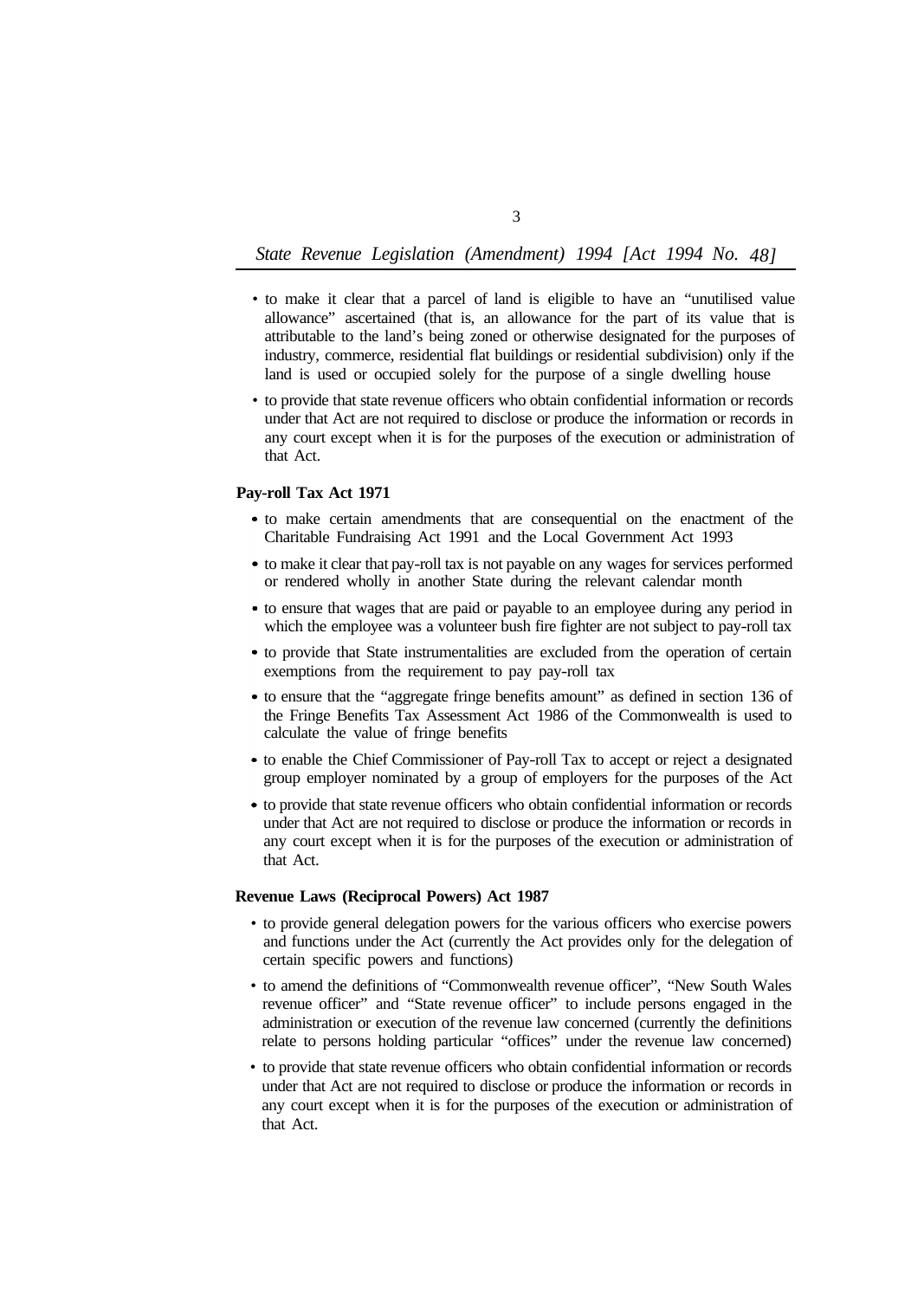### **Stamp Duties Act 1920**

**Financial Institutions Duty** ("FID")

- to insert into Division 29 of Part 3 of the Act (which deals with financial institutions duty) new definitions of "excluded person" (i.e. a person who is not treated as a financial institution for the purposes of the Division), "finance contract", ''foreign exchange hedging agreement", "group return", "hiring arrangement", "pastoral finance company", "Protective Commissioner", "retailer" and "rollover" and to replace the existing definitions of "designated person", "designated receipts" and "short term dealing"
- to exempt from financial institutions duty the receipt by a financial institution of cheques which, having been dishonoured, are never re-presented to the institution
- to exempt from financial institutions duty amounts credited to an account kept by a financial institution in respect of financial institutions duty and debit tax that has been debited to customers' accounts
- to exempt from financial institutions duty receipts comprising the rollover of a term deposit (except a rollover from a short term dealing into a non-short term dealing)
- to exempt from financial institutions duty certain receipts of the Protective Commissioner
- to exempt from financial institutions duty certain receipts of financial institutions where the receipts relate to transactions that are entirely outside the control of the account holders concerned
- to allow the Chief Commissioner of Stamp Duties to exempt a retailer or pastoral finance company from the payment of financial institutions duty in certain specified circumstances and to reduce, refund or adjust the amount of duty paid or payable by a financial institution whose main business is not that of providing finance
- to allow a member of a group approved by the Chief Commissioner to lodge group returns on behalf of all the members of the group with respect to the receipts of those members that are liable to financial institutions duty
- to enable the Chief Commissioner to refuse to certify a person as a short term dealer if the person fails to enter into an undertaking to use the person's account as a dealer only for making certain specified payments and to keep the account in credit at all times
- to enable the Chief Commissioner to enter into arrangements for the payment of stamp duty with short term dealers who are not "prescribed" short term dealers but who are members of a group
- to exempt from financial institutions duty transactions involving the clearing and settlement accounts operated by FTS (NSW) Pty Ltd (a company wholly owned by the Australian Association of Permanent Building Societies and some of its members) in respect of amounts directly credited or debited to building society accounts
- to exempt from financial institutions duty receipts to the stamp duty account of ASX Settlement and Tranfer Corporation Pty. Limited in respect of transactions effected through the Clearing House Electronic Subregister System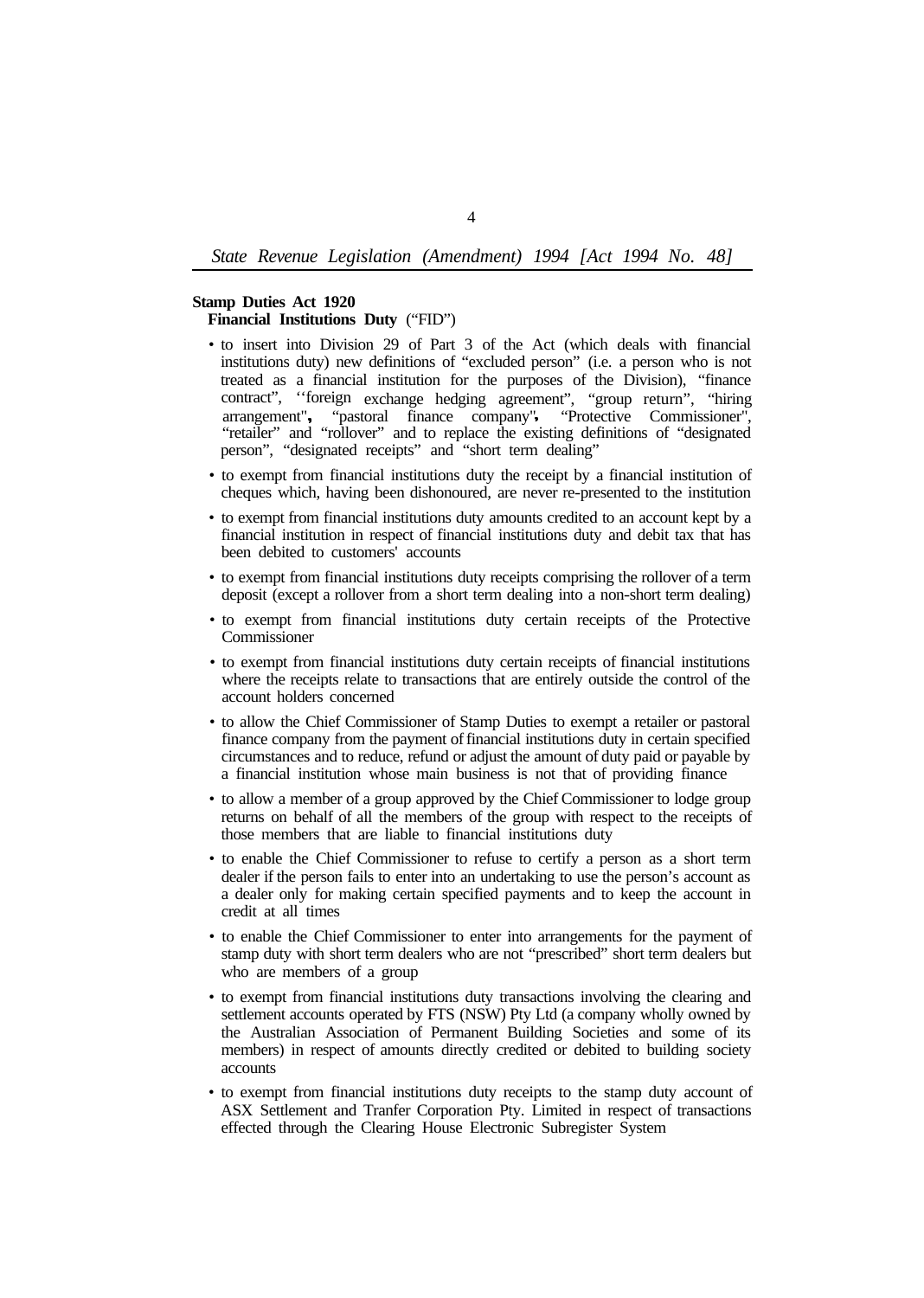- *State Revenue Legislation (Amendment) I994 [Act I994 No. 48]*
- to make fresh arrangements for dealing with the extent to which "designated persons" (such as financial institutions) can pass stamp duty on to their customers and other persons from whom they receive receipts that are liable to financial institutions duty.

#### **Transfer of Marketable Securities**

- to provide for the payment of stamp duty on transfers of marketable securities regulated by the securities clearing house (that is, through the use of the Clearing House Electronic Subregister System (CHESS) which is controlled by a wholly owned subsidiary of the Australian Stock Exchange)
- to provide that the relevant nexus for off market share transactions for stamp duty purposes is the place of incorporation of the company whose shares are transferred
- to close a loophole (referred to as "the Thomas shuffle',) whereby shares can be transferred without payment of ad valorem duty by changing registers.

# **Exemptions from and Reductions in Duty**

- to clarify the provisions for exemption of conveyances between married couples
- exempt from stamp duty the transfer of property from a trustee in bankruptcy to the former bankrupt
- to provide that a transfer from a trustee to a beneficial owner is not liable to duty
- to provide amended offset provisions for hiring arrangement duty
- to clarify the exemption from loan security duty for refinancing by primary producers
- to exempt from stamp duty the refinancing of certain home loans
- to exempt from stamp duty the trading in the underlying securities of warrants
- to exempt from stamp duty certain agreements under the Income Tax Assessment Act 1936 of the Commonwealth regarding assignment of tax losses, capital losses and foreign tax credits, effective from 1 February 1992
- to exempt from stamp duty leases to the Home Care Service of New South Wales
- to restrict the provisions of the First Home Purchase Scheme to persons who do not own any other real property.

#### **Miscellaneous**

- to amend the land rich company provisions to close a loophole whereby the transfer of a company title home unit may be effected without the payment of duty
- to change the rate of duty on company title dwellings on rented land
- to specify the method of calculating periods of time for the purposes of determining when duty must be paid or when a fine is incurred under the Act
- to delete obsolete provisions concerning bills of exchange
- to ensure that documents that effect put and call options attract the conveyance rate of stamp duty
- to specify the manner in which documents in court proceedings may be served on the Chief Commissioner